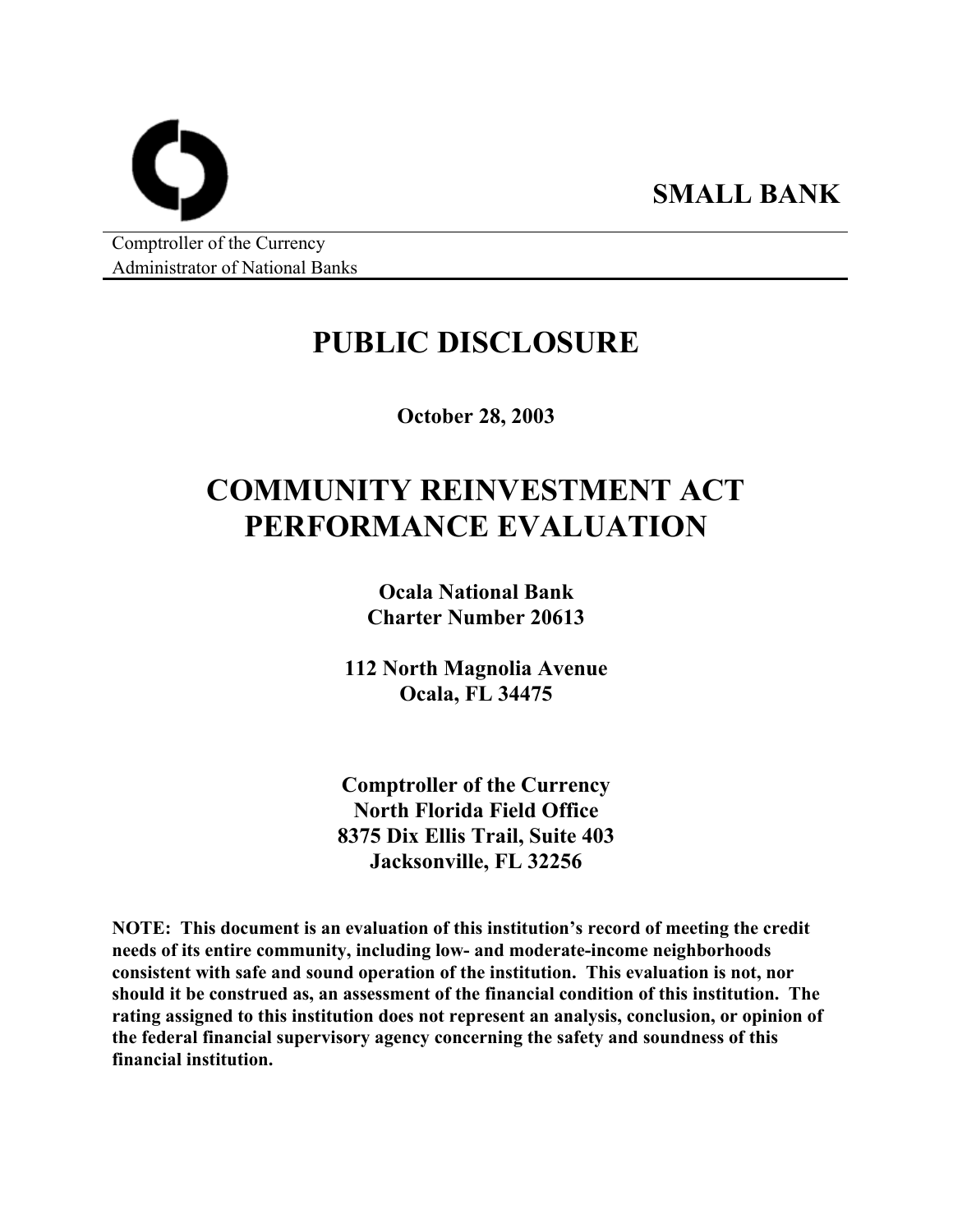## **INSTITUTION'S CRA RATING - This institution is rated Satisfactory.**

Ocala National Bank's performance rating is supported by the following.

- The loan-to-deposit ratio is reasonable.
- The majority of loans and other lending activities are in the bank's assessment area.
- The distribution of borrowers reflects reasonable penetration among individuals of different income levels and businesses of different sizes.
- The geographic distribution of loans reflects dispersion throughout the majority of the assessment area.

## **DESCRIPTION OF INSTITUTION**

As of October 28, 2003, Ocala National Bank (ONB) was an \$82 million retail banking institution located in Ocala, Florida. The main office is located at 112 Magnolia Avenue in downtown Ocala. The bank also serves the credit and deposit needs of its customers from a branch located at 811 NE 36<sup>th</sup> Avenue in Ocala. Each of these facilities includes drive-up and ATM services. The bank is 100% owned by ONB Financial Services, an \$88 million, one-bank holding company located at 112 Magnolia Avenue, Ocala, Florida. ONB's primary lending focus is commercial and real estate lending. There are no known financial or legal impediments that should hinder the bank from meeting the credit needs of its assessment area.

ONB offers a wide variety of business, real estate and consumer lending products. Additionally, a wide array of deposit services and products such as Telebanking are offered to provide the community with full service banking.

On September 30, 2003, net loans totaled \$60 million and comprised 73% of assets. The composition of the loan portfolio is as follows.

| <b>PORTFOLIO TYPE</b>          | <b>Dollar</b><br>amount<br>(000) | $%$ of<br>portfolio |
|--------------------------------|----------------------------------|---------------------|
| COMMERCIAL/COMMERICAL REAL     |                                  |                     |
| <b>ESTATE</b>                  | \$35                             | 59                  |
| <b>RESIDENTIAL REAL ESTATE</b> | \$21                             | 35                  |
| <b>CONSUMER</b>                | \$2                              |                     |
| )THER                          | $\hat{\mathbf{S}}$               |                     |

ONB's last Public Evaluation was dated July 26, 1999, at which time the bank received a satisfactory rating. This evaluation covers the time period from August 1999 to October 2003.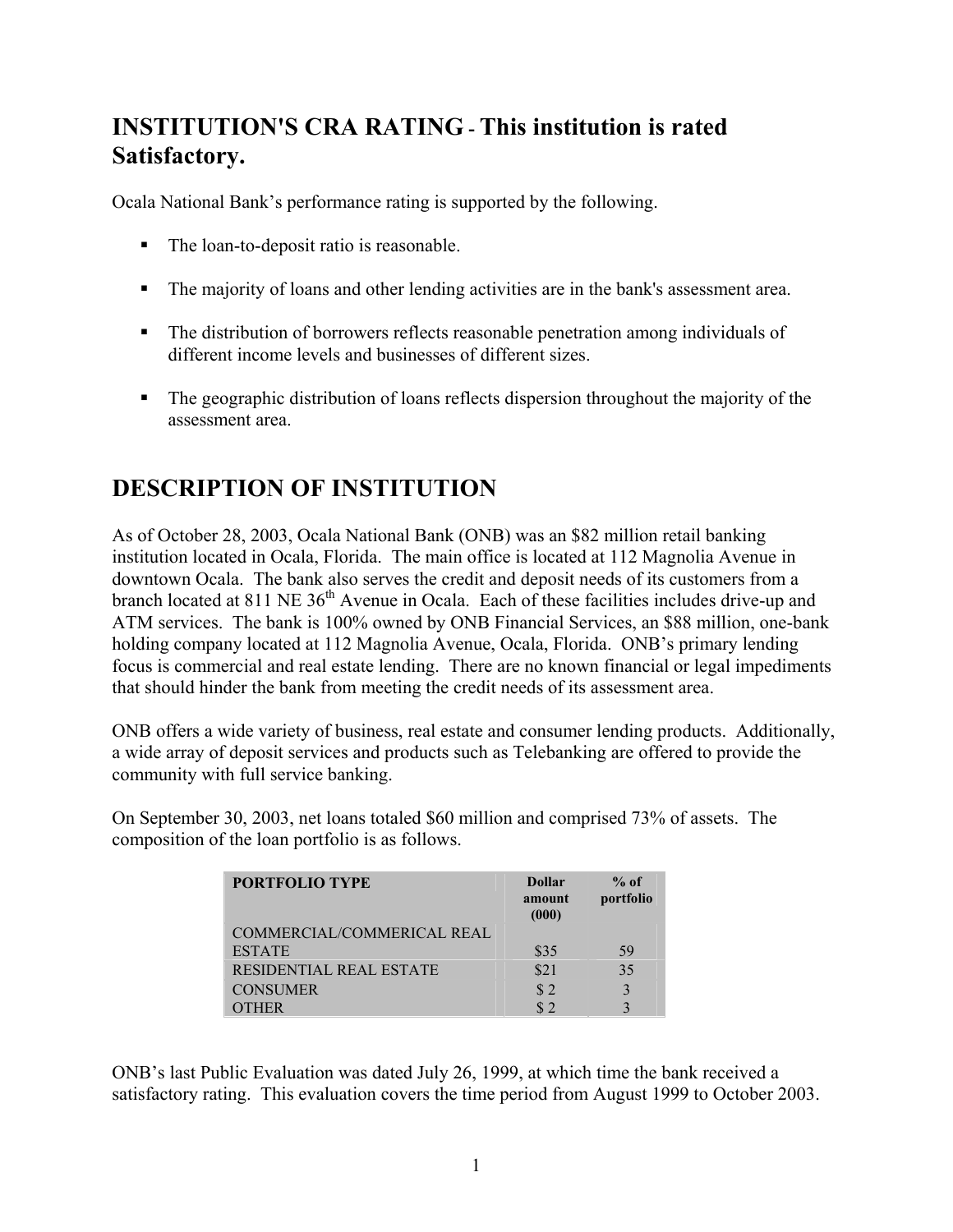### **DESCRIPTION OF MARION COUNTY**

ONB designates the geographic boundaries of Marion County, Florida as its assessment area (AA). The city of Ocala is the largest municipality in Marion County. The four smaller municipalities are Belleview, Dunnellon, McIntosh and Reddick. A number of small rural communities are also included in the county. The assessment area meets the requirements of the regulation and does not arbitrarily exclude low- or moderate-income geographies.

The Ocala Metropolitan Statistical Area (MSA) is comprised of all of Marion County. According to the U.S. Census Bureau, in 2000, Marion County has 46 census tracts including 1 low-income, 3 moderate-income, 32 middle-income, and 10 upper-income tracts. In the county, 17% of families were considered low-income, 20% were considered moderate-income, 23% were considered middle-income, and 40% were considered upper-income families. The 2003 Housing and Urban Development estimate of MSA median family income for Ocala is \$40,600.

Marion County is located in North Central Florida on the I-75 corridor. It is approximately 40 miles southeast of Gainesville, and 80 miles north of Orlando. The estimated 2002 population for the county was 258,916; it increased 33% from 1990 to 2000. The August 2003 unemployment rate was 4.7% compared to the state of Florida average of 5.6%. According to the 2000 Census, 45% of households in Marion County received social security and 27% were retired. Additionally, 87% of housing units in the area were occupied with 69% being owneroccupied. These figures were based on published demographic information.

Major industries in the area include manufacturing, medical, government and services. The largest employers in the assessment area include the Marion County School Board, the State of Florida, Munroe Regional Medical Center, Emergency One, Inc, and Wal Mart.

| Type of income<br><b>Census Tracts</b>    | Number of<br><b>Census Tracts</b> | Percentage of<br><b>Total Number of</b><br><b>Census Tracts</b> | Number of<br><b>Households</b> in<br><b>Census Tracts</b> | Percentage of<br>Households in<br><b>Census Tracts</b> |
|-------------------------------------------|-----------------------------------|-----------------------------------------------------------------|-----------------------------------------------------------|--------------------------------------------------------|
| Low<br>(less than $$20,300$ )             |                                   | 2%                                                              | 824                                                       | $1\%$                                                  |
| Moderate<br>$(S20, 301$ to $S32,479)$     | 3                                 | $7\%$                                                           | 4,702                                                     | 4%                                                     |
| Middle<br>$($32,480 \text{ to } $48,719)$ | 32                                | 70%                                                             | 81,801                                                    | 77%                                                    |
| <b>Upper</b><br>$(S48,720$ and greater)   | 10                                | 21%                                                             | 19,380                                                    | 18%                                                    |

The following table highlights the demographic composition of Marion County.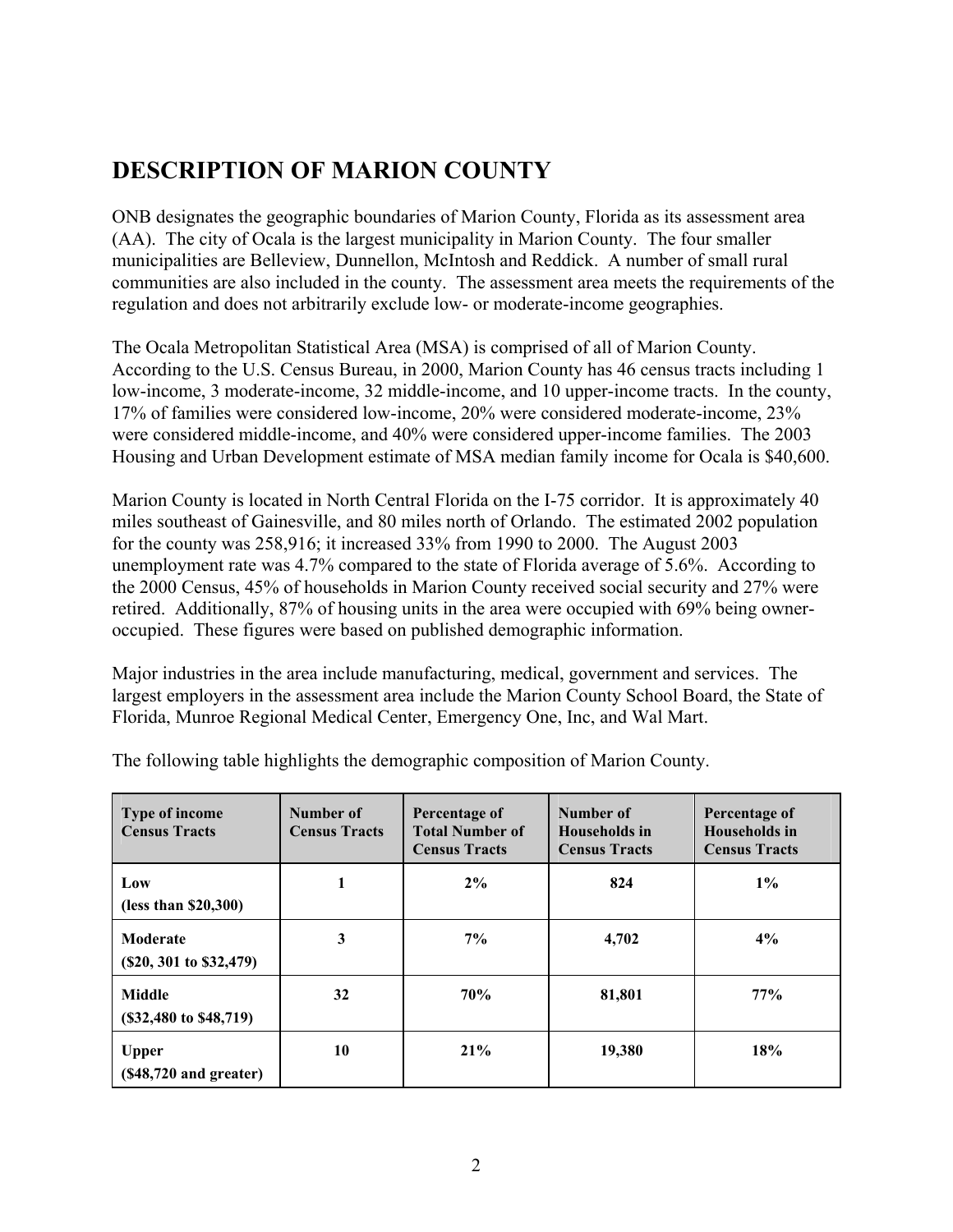The banking industry in the assessment area is highly competitive. Bank of America, Wachovia, SunTrust, Amsouth, Compass Bank and Regions Bank represent multinational and regional banks. They, along with community banks such as Community Bank of Marion County, Dunnellon State Bank, Florida Bank of Marion County, Independent National Bank, and local credit unions, afford community residents numerous alternatives for meeting their particular banking needs.

As part of our examination, we met with a representative from the community regarding local economic conditions and community credit needs. Based on information provided by a representative from the Greater Ocala Community Development Corporation, the primary lending needs in the area are centered in small business loans for small business development and affordable housing. Our contact indicated that the financial institutions in the area are positively perceived for their involvement in the local community. However, our contact felt the local institutions should increase their visibility and partnership with community revitalization.

### **CONCLUSIONS ABOUT PERFORMANCE CRITERIA**

### **Loan-to-Deposit Ratio- Meets the Standard for Satisfactory Performance**

The bank's loan-to-deposit (LTD) ratio is satisfactory based on its size and the assessment of community credit needs. ONB's average net LTD ratio was 71% using quarter end information from September 30, 1999 to September 30, 2003. During this time period, the ratio ranged from 64% to 81%. A group of similarly situated banks within the same market area had an overall average of 75% during the same period. Similarly situated banks include four banks considered ONB's peer due to their location, size and types of services offered. ONB's national peer group average was 75% for that time period as well. As of October 28, 2003, ONB's LTD ratio was 85%.

#### **Lending in Assessment Area- Meets the Standard for Satisfactory Performance**

A majority of the bank's lending is within its defined assessment area. Because the bank focuses on commercial lending, we performed an analysis of a sample of 21 commercial loans originated by the bank between August 1999 and October 2003. We found that 20 loans were originated within the bank's AA. The loans are detailed below.

| <b>Lending In the Assessment Area Commercial Lending</b> |                         |               |                            |                        |  |
|----------------------------------------------------------|-------------------------|---------------|----------------------------|------------------------|--|
|                                                          | # of Loans in<br>sample | $\frac{0}{0}$ | <b>S</b> of Loans<br>(000) | $\frac{6}{9}$          |  |
| <b>Inside AA</b><br><b>Outside AA</b>                    | 20                      | 95            | 3,224<br>314               | $\mathbf{Q}^{\dagger}$ |  |
| <b>Totals</b>                                            | 21                      | 100           | 3,538                      | 100                    |  |

In order to perform an analysis of the bank's residential lending within the AA, we utilized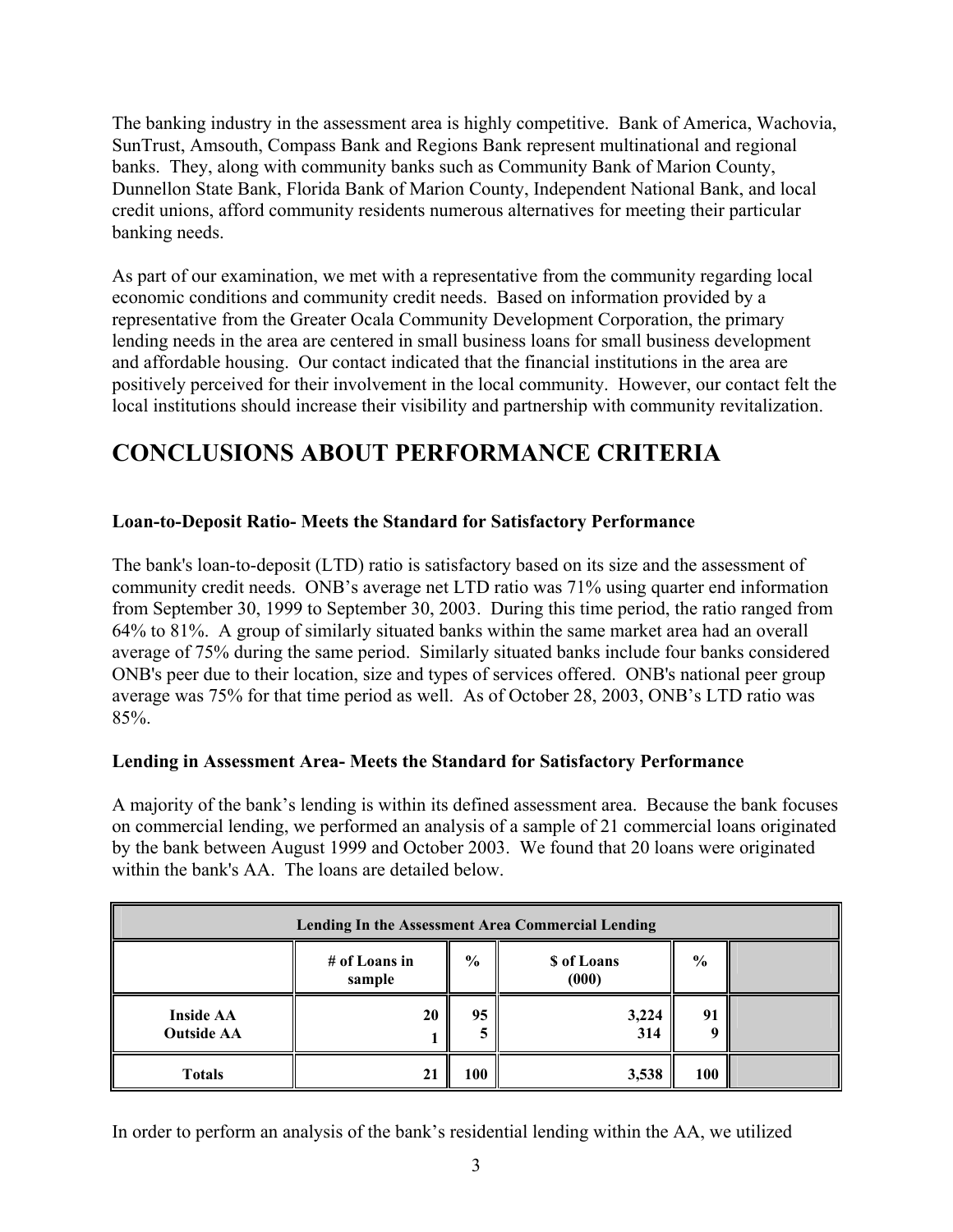Home Mortgage Disclosure Act (HMDA) data for the years 2002, 2001 and 2000. The bank originated 148 HMDA loans, totaling approximately \$13 million in those years. We used this information in our analysis. We found that 135 of those loans were made within the assessment area.

| Lending In the Assessment Area Residential Real Estate |                           |               |                             |               |  |
|--------------------------------------------------------|---------------------------|---------------|-----------------------------|---------------|--|
|                                                        | $#$ of Loans in<br>sample | $\frac{0}{0}$ | <b>\$</b> of Loans<br>(000) | $\frac{6}{6}$ |  |
| <b>Inside AA</b><br><b>Outside AA</b>                  | 135<br>13                 | 91<br>o       | 11,043<br>1,773             | 86<br>14      |  |
| <b>Totals</b>                                          | 148                       | 100           | 12,816                      | <b>100</b>    |  |

### **Lending to Borrowers of Different Incomes and to Businesses of Different Sizes- Meets the Standard for Satisfactory Performance**

The dispersion of loans to borrowers of different income levels and businesses of different sizes is reasonable. Our sample was comprised of the 135 residential real estate loans originated within the AA. As the following tables indicate, ONB's lending to borrowers of low- and moderate-income levels is satisfactory in view of the demographics of the assessment area.

Of our residential real estate sample, approximately 25% of the number of loans and 10% of the dollar volume of loans were granted to low- and moderate-income borrowers. This type of lending was determined to be a credit need in the community, as per our community contact. Distribution at other income levels is considered reasonable.

| Distribution of Residential Loans by Borrower Income Level in Assessment Area |                                         |                                |                                |                                      |  |
|-------------------------------------------------------------------------------|-----------------------------------------|--------------------------------|--------------------------------|--------------------------------------|--|
| <b>Income Level</b>                                                           | % Families in<br><b>Assessment Area</b> | % of Loans by<br><b>Number</b> | % of Loans by<br><b>Dollar</b> | <b>Average Loan</b><br>$($ \$000 $)$ |  |
| Low                                                                           | 17%                                     | 13%                            | 4%                             | 23                                   |  |
| Moderate                                                                      | 20%                                     | $12\%$                         | 6%                             | 42                                   |  |
| Middle                                                                        | 23%                                     | 15%                            | 10%                            | 57                                   |  |
| Upper                                                                         | 40%                                     | 60%                            | 80%                            | 112                                  |  |

The bank's lending volume regarding loans to small businesses is satisfactory. This type of lending was also determined to be a credit need in the community as per our community contact. We chose a sample of 20 business loans originated within the bank's assessment area. Of that number, 12 loans, or 60%, were made to businesses having annual revenues less than \$1 million.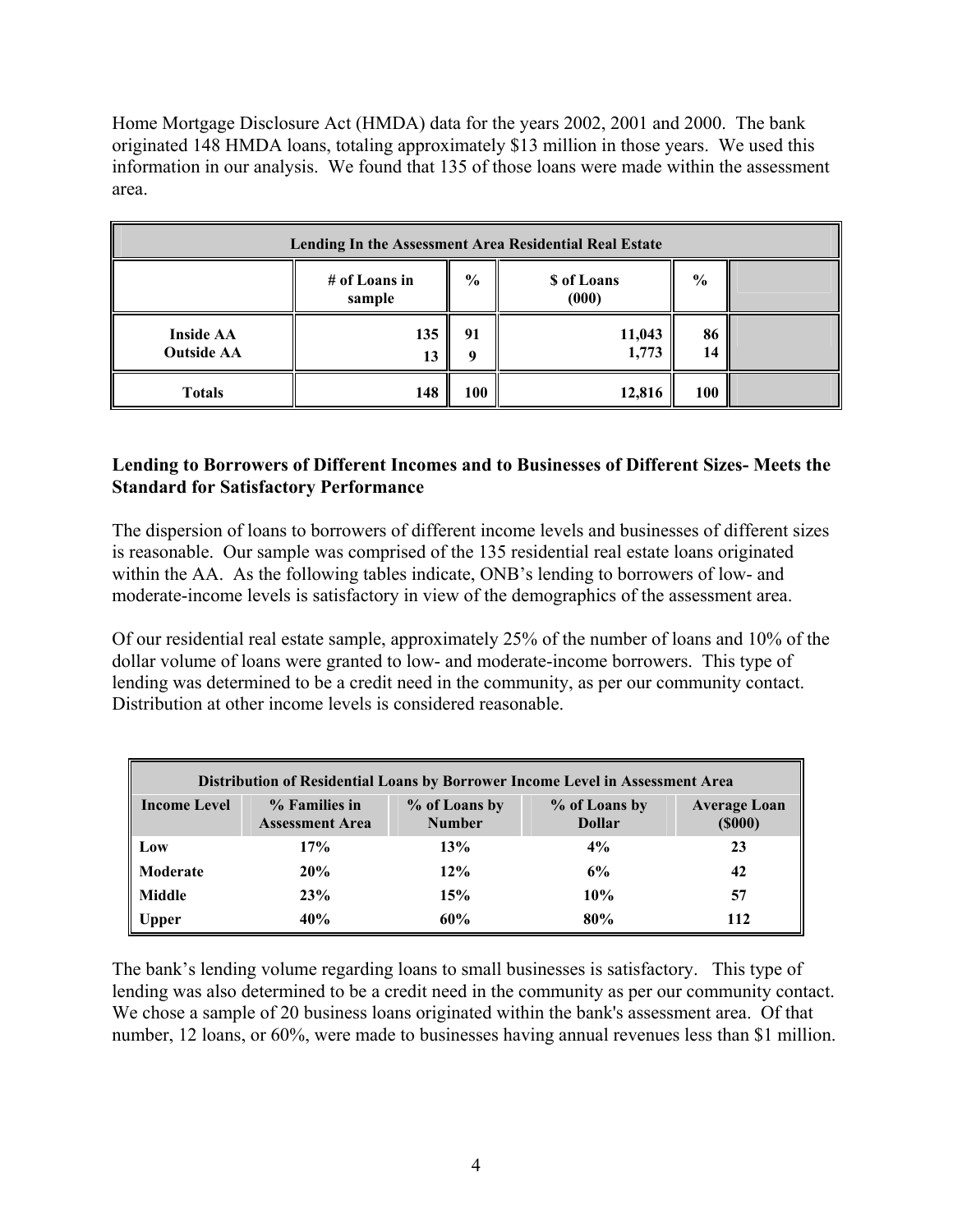| <b>Total Annual Revenue</b>       | <b>Percentage of Total Business Loans Sampled</b> |                  |                                       |  |
|-----------------------------------|---------------------------------------------------|------------------|---------------------------------------|--|
|                                   | Number<br>of loans                                | Dollar<br>Volume | $%$ Business in<br>Assessment<br>Area |  |
| <\$500 thousand                   | 50%                                               | 43%              | 63%                                   |  |
| \$500 to \$999 thousand           | 10%                                               | $2\%$            | $4\%$                                 |  |
| <\$1 million (small)<br>business) | 60%                                               | 45%              | 67%                                   |  |
| >\$1 million (large business)     | 40%                                               | 55%              | $5\%$                                 |  |

#### **Geographic Distribution of Loans- Meets the Standard for Satisfactory Performance**

There is a reasonable distribution of loans extended within the bank's assessment area. The following table reflects the distribution of residential real estate loans within the bank's assessment area by income designation of census tract.

| <b>Geographic Analysis of Loans by Percentage</b><br>Originating During 2000, 2001 and 2002 |                                                                                   |                                                                                             |                 |  |  |
|---------------------------------------------------------------------------------------------|-----------------------------------------------------------------------------------|---------------------------------------------------------------------------------------------|-----------------|--|--|
| <b>Type Of Census Tract</b>                                                                 | Percentage of<br><b>Loans Within the</b><br><b>Type of Census</b><br><b>Tract</b> | <b>Owner Occupied</b><br><b>Housing Within the</b><br><b>Type of Census</b><br><b>Tract</b> |                 |  |  |
| <b>Low-Income</b>                                                                           | 0                                                                                 | 0                                                                                           | Less than $1\%$ |  |  |
| <b>Moderate-Income</b>                                                                      | $4\%$                                                                             | $1\%$                                                                                       | 3%              |  |  |
| Middle-Income                                                                               | 72%                                                                               | 63%                                                                                         | 79%             |  |  |
| Upper-Income                                                                                | 24%                                                                               | 36%                                                                                         | 17%             |  |  |

This distribution is reasonable given the geographic size of the bank's assessment area, which comprises 46 census tracts. The sample analysis disclosed that ONB has originated loans in 80% of the county census tracts and 1% in the dollar volume of loans in low- and moderate-income census tracts. This distribution is considered reasonable and consistent with the low volume of low- and moderate-income tracts in the assessment area, along with the location of the bank's office, financial and human resources, and families within the respective census tracts.

#### **Responses to Complaints**

.

ONB has not received any written complaints concerning its performance in helping to meet the credit needs within its assessment area.